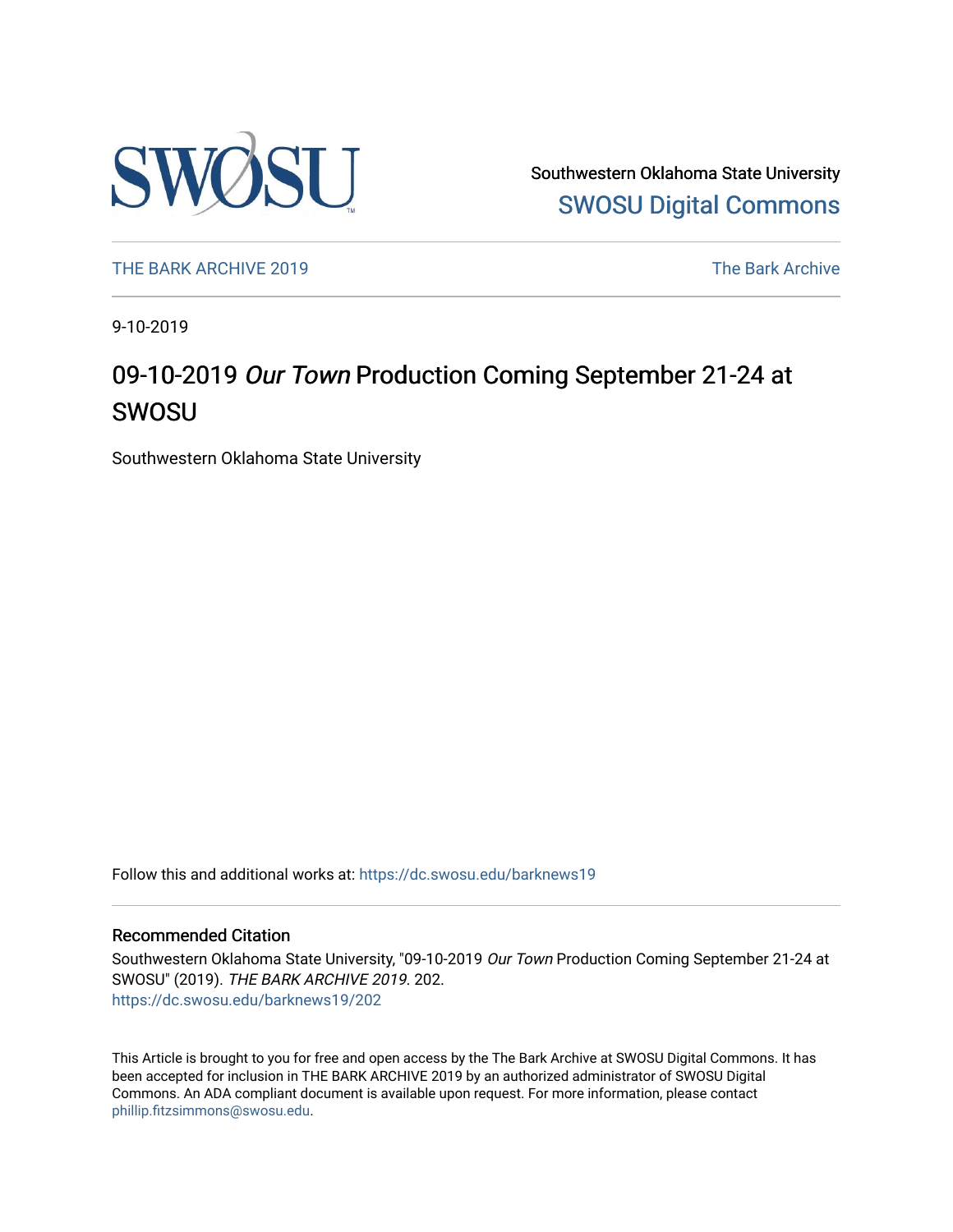

10 September, 2019

# **Our Town Production Coming September 21-24 at SWOSU**



Southwestern Oklahoma State University will open the 2019-2020 theatre season with Thornton Wilder's Pulitzer Prize winning drama, Our Town. Members of the company include (front from left): Mary Hall, Newcastle; Ceirra Sorrells, Moore; Hannah Detweiler, Weatherford; and Savannah McCormick, Okarche. Middle from left—Cassandra Williams, Thomas; Jennifer Romero, Kingfisher; Payton Phillips, Shallowater TX; Dillon Propst, Stillwater; Braden Logan, Woodward; Emily Gill, Lawton; Reuben Woody, Duncan; and Parker Tidwell, Piedmont. Back from left—Rodney Cole Pryor, Elk City; Abby Darragh. El Reno; Alex Hawkins, Mangum; Roberto Tafoya, Kingfisher; Grant Anderson Crews, El Reno; and Aerrington Baker, Seminole. The production is directed by Steve Strickler and Jessica Salmans.

Southwestern Oklahoma State University will open the 2019-2020 theatre season with Thornton Wilder's Pulitzer Prize winning drama, *Our Town*.

Performances are at 7:30 p.m. nightly on Saturday, September 21, Monday, September 23, Tuesday, September 24, and at 2 p.m. on Sunday, September 22, in the SWOSU Hilltop Theatre on the Weatherford campus.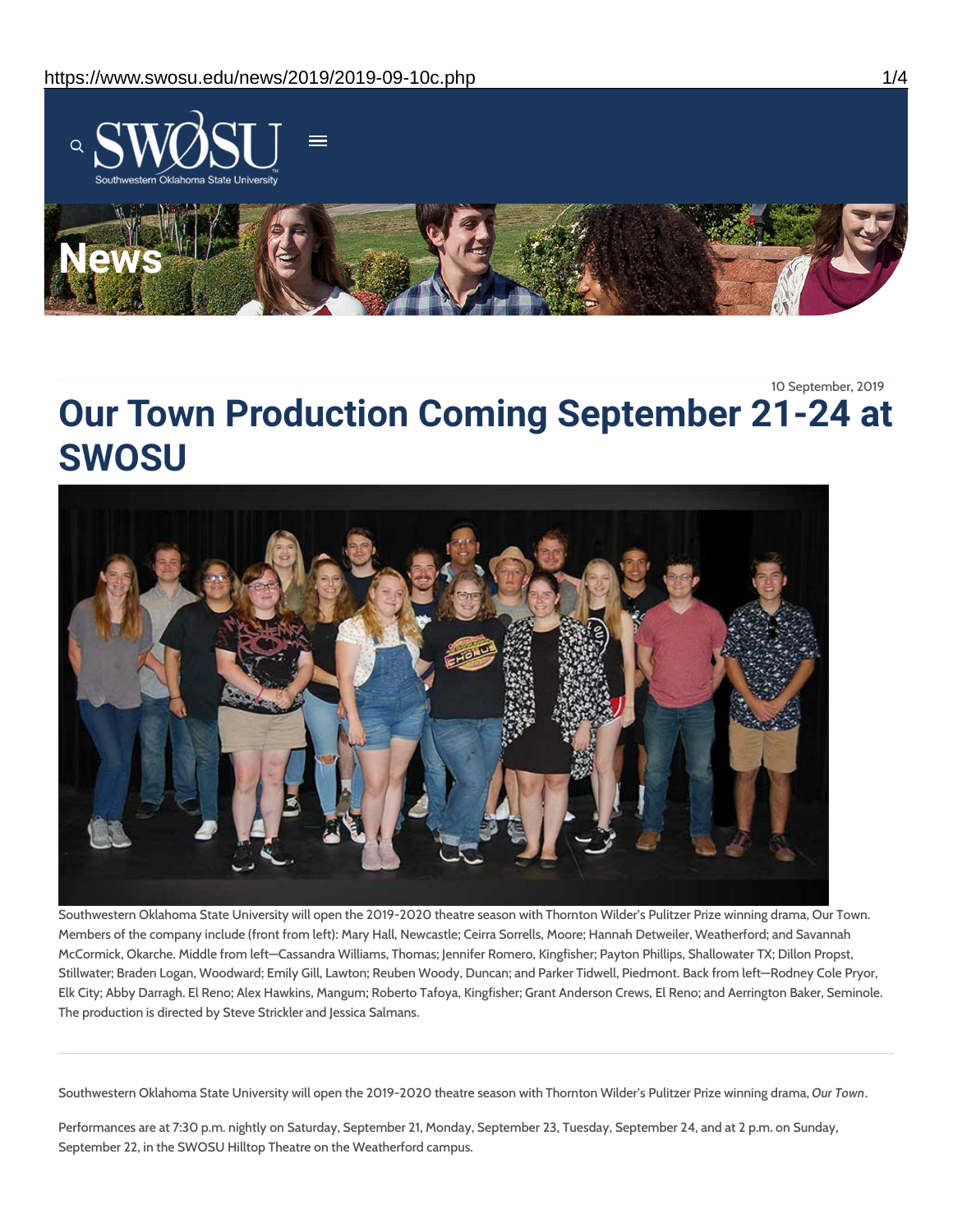#### https://www.swosu.edu/news/2019/2019-09-10c.php 2/4

The play recently marked an 80-year anniversary. Because of the unique staging being utilized, seating is limited and reservations are highly encouraged. The Hilltop Theatre Box Office can be reached at 580-774-6046 and is open Monday through Friday from 4-7 p.m. Tickets are \$5 for adults and \$3 for non-SWOSU students. Admission is free with a valid SWOSU I.D.

Through cooperation with Samuel French, Inc., of New York City, SWOSU Theatre will be presenting the playwright's definitive version of *Our Town*. It presents *Our Town* as Thornton Wilder wished it to be performed.

The play is set in the fictional town of Grover's Corners and follows the daily lives of the community members – especially the Webb and Gibbs families. Narrated by the infamous role of

the stage manager, the audience follows Emily Webb and George Gibbs through three acts: *Daily Life*, *Love and Marriage*, and*Death and Eternity*.

| Academics                | D                |
|--------------------------|------------------|
| Administration           | D                |
| Alumni and Foundation    | D                |
| Community                | $\triangleright$ |
| Events                   | D                |
| <b>Faculty and Staff</b> | D                |
| Miscellaneous            | D                |
| Sayre                    | D                |
| <b>Students</b>          | D                |
|                          |                  |

| <b>Archive Links</b> |   |
|----------------------|---|
| 2018                 | D |
| 2019                 | D |
| 2020                 | D |
| Archive              | D |
|                      |   |

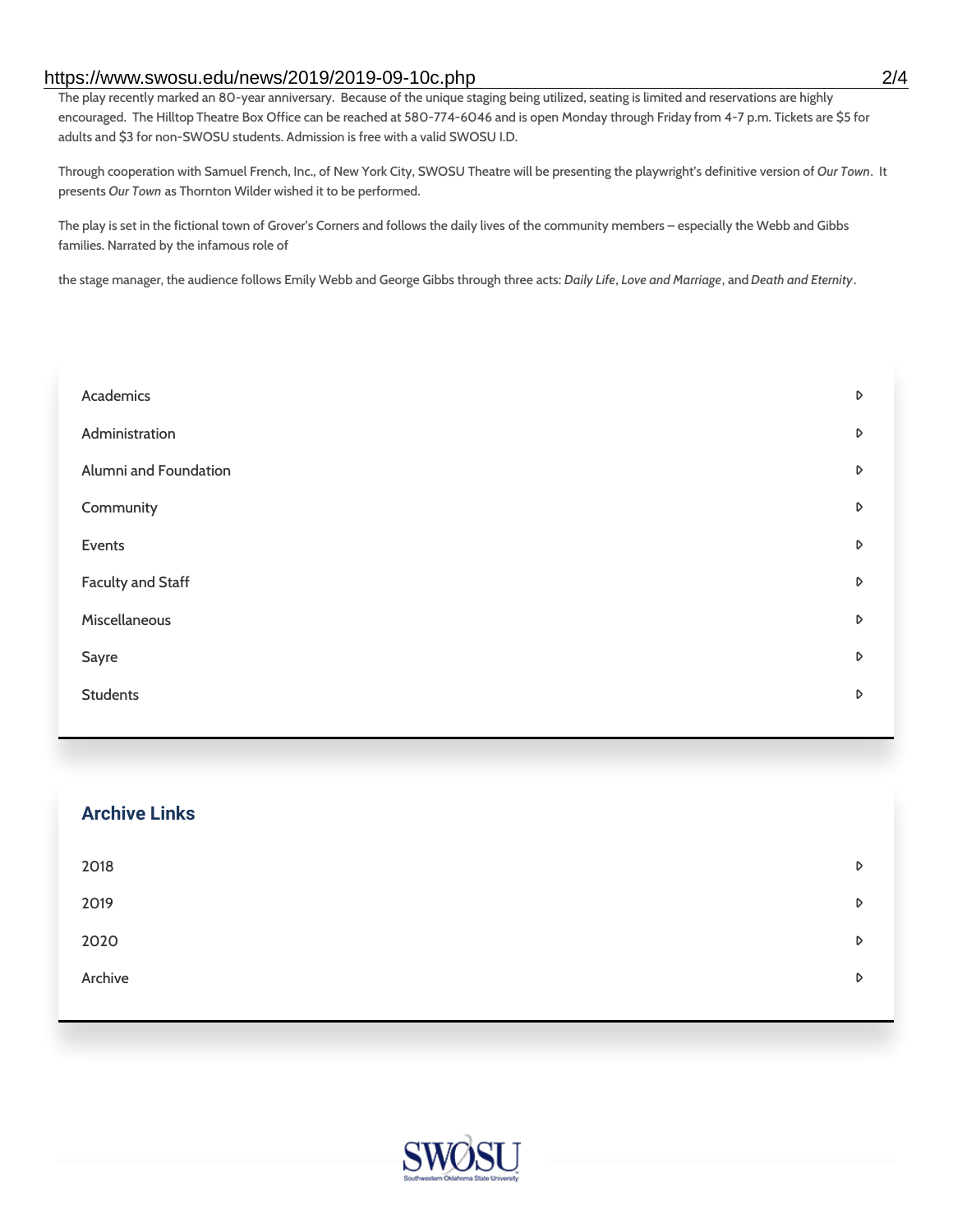### Weatherford Campus

100 Campus Drive Weatherford, OK 73096

#### Sayre Campus

409 E Mississippi Ave Sayre, OK 73662

Connect to Us

fyom

Contact [Information](https://www.swosu.edu/about/contact.php) [University/Facility](https://www.swosu.edu/about/operating-hours.php) Hours [Campus](https://map.concept3d.com/?id=768#!ct/10964,10214,10213,10212,10205,10204,10203,10202,10136,10129,10128,0,31226,10130,10201,10641,0) Map Give to [SWOSU](https://standingfirmly.com/donate) Shop [SWOSU](https://shopswosu.merchorders.com/)



**[Directory](https://www.swosu.edu/directory/index.php)** 

[Calendar](https://eventpublisher.dudesolutions.com/swosu/)

[Apply](https://www.swosu.edu/admissions/apply-to-swosu.php)

[GoSWOSU](https://qlsso.quicklaunchsso.com/home/1267)

[Jobs@SWOSU](https://swosu.csod.com/ux/ats/careersite/1/home?c=swosu)



Current [Students](https://bulldog.swosu.edu/index.php)

[Faculty](https://bulldog.swosu.edu/faculty-staff/index.php) and Staff